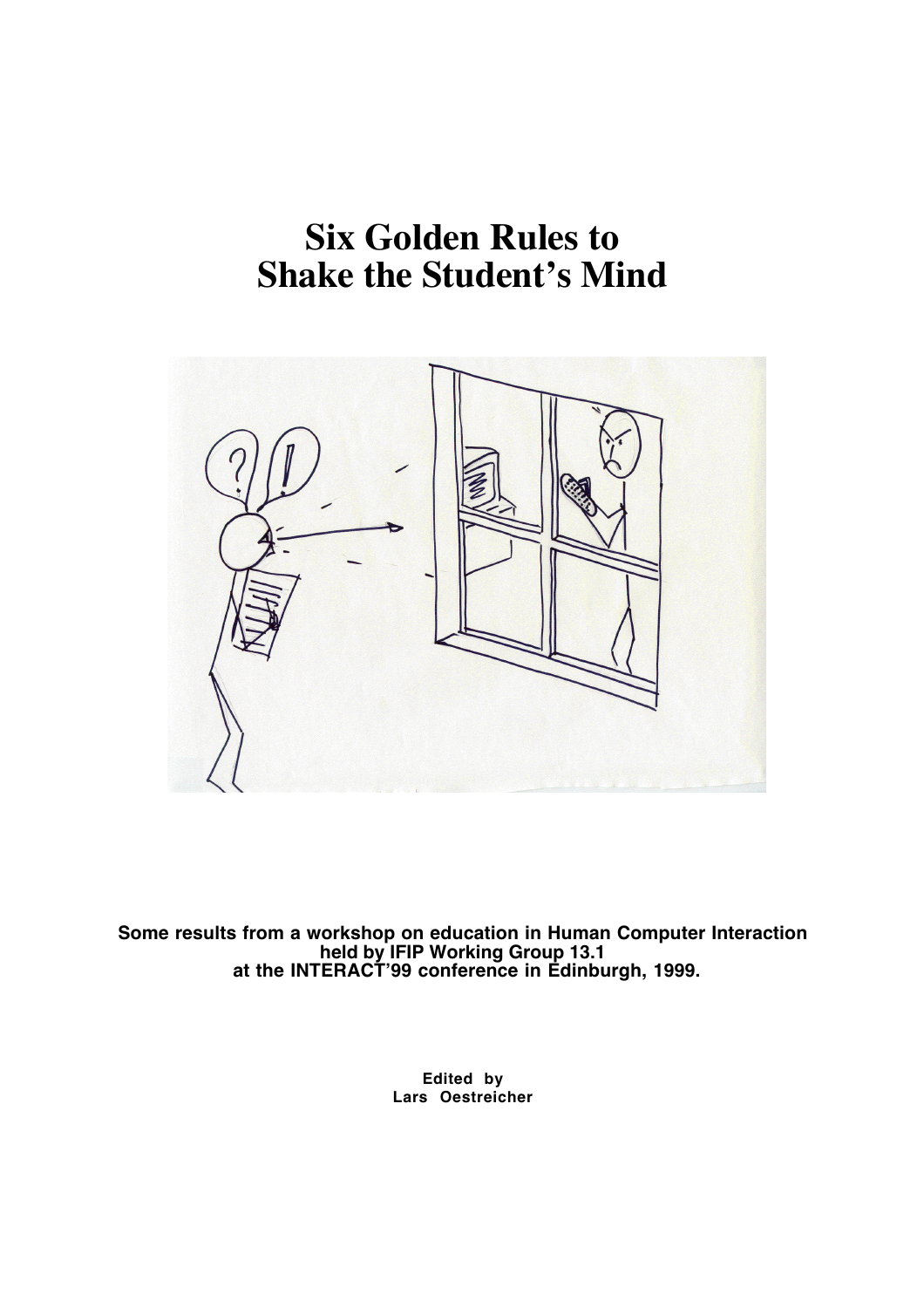## **TABLE of Contents**

| 1                       |                                                                                       |  |
|-------------------------|---------------------------------------------------------------------------------------|--|
| $\overline{2}$          |                                                                                       |  |
| 3                       |                                                                                       |  |
|                         | 3.1<br>3.2                                                                            |  |
| $\overline{\mathbf{4}}$ |                                                                                       |  |
|                         | 4.1<br>4.2<br>$1$ .<br>$2$ .<br>$\overline{3}$ .<br>4.<br>5 <sub>1</sub><br>6.<br>4.3 |  |
| 5                       |                                                                                       |  |
| 6                       |                                                                                       |  |
| 7                       |                                                                                       |  |
| 8                       |                                                                                       |  |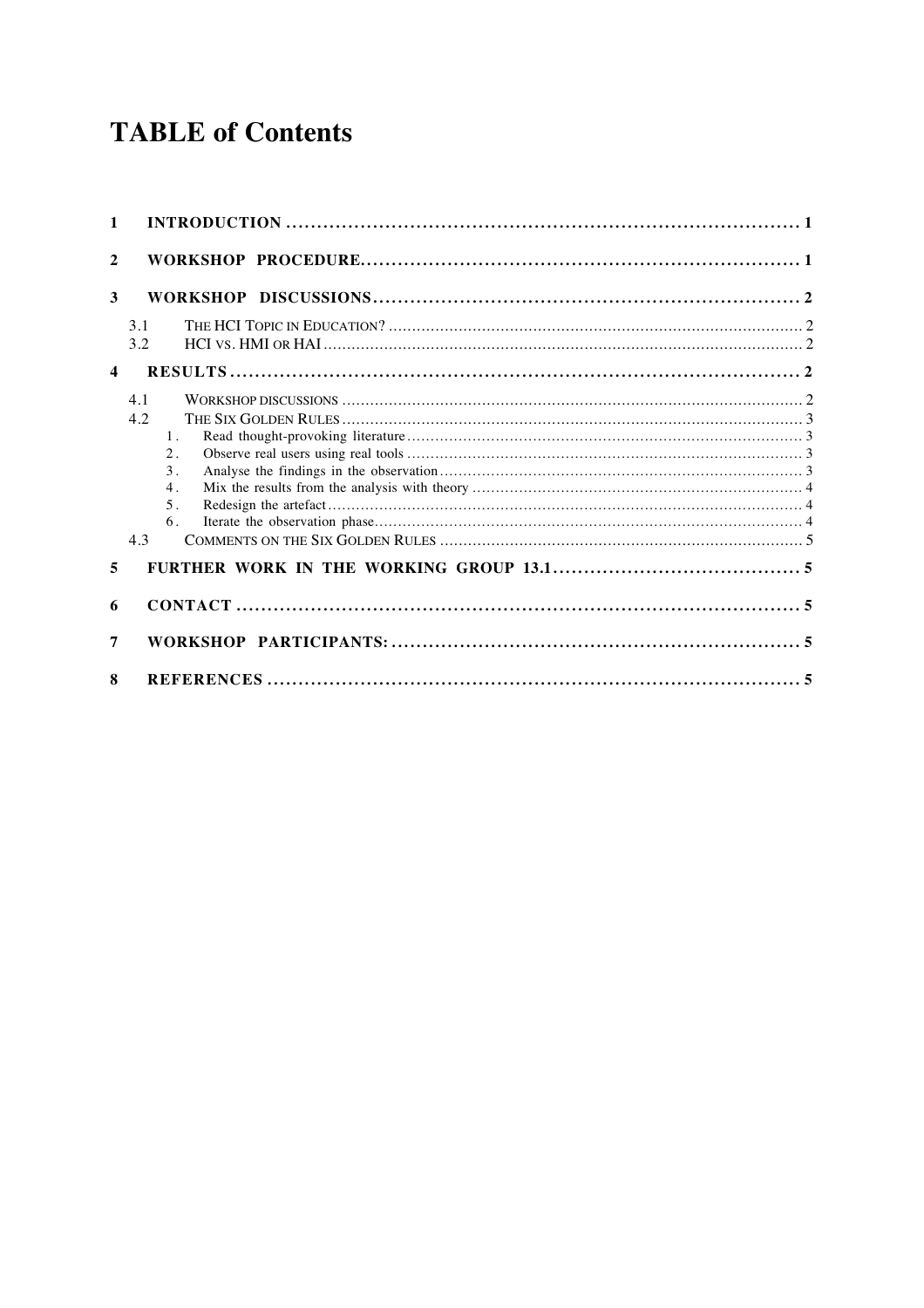## **Six Golden Rules to Shake the Students' Minds**

**Some results from a workshop on education in HCI held by IFIP1 WG13.12 at the INTERACT'99 conference**

## **1 Introduction**

 $\overline{a}$ 

At the INTERACT'99 conference held in Edinburgh, a workshop was organised by the IFIP working group 13.1, around education in Human-Computer Interaction (HCI). The conference attracted 13<br>participants representing 9 countries participants, representing 9 countries<br>(Australia, Greece, Ireland, Korea, (Australia, Greece, Ireland, Korea, Netherlands, South Africa, Spain, Sweden, Switzerland, UK). The workshop was initially planned for one day, but was continued informally for another half day.

The aim of the workshop was to initiate work around the didactic issues that are specific to the HCI area (see the workshop description in Cox, Oestreicher, Quinn, Rauterberg, & Stolze, 1999). It was also the intention that the problem of distance education would be addressed by the workshop. However, it turned out during the initial discussions on this topic that this issue would need a focused workshop on its own.

The participants had sent in their position statements in advance, and these have been published on the WG13.1 web-site.

## **2 Workshop procedure**

The workshop was organised into two separate sessions, one on didactic issues in HCI, the other on the use of distance education for teaching HCI. Each of the sessions was in turn divided into group discussions where the two groups worked separately on the same issue.

After each of the group sessions, the workshop reunited for a conclusive summary of the work in the respective groups. The summaries did encourage further discussions from the groups.

At the end of the first day a final session was used to summarise the results from the workshop into a poster, from which the pictures in this document are taken. During an informal half day continuation the poster was sketched and finalised.

<sup>&</sup>lt;sup>1</sup> IFIP is the acronym for International Federation for Information Processing. Information about IFIP and its aims can be found on the IFIP official web-site: http://www.ifip.or.at/

 $2$  The IFIP Working Group 13.1 is concerned with the education aspect of HCI, including the production of a curriculum for HCI.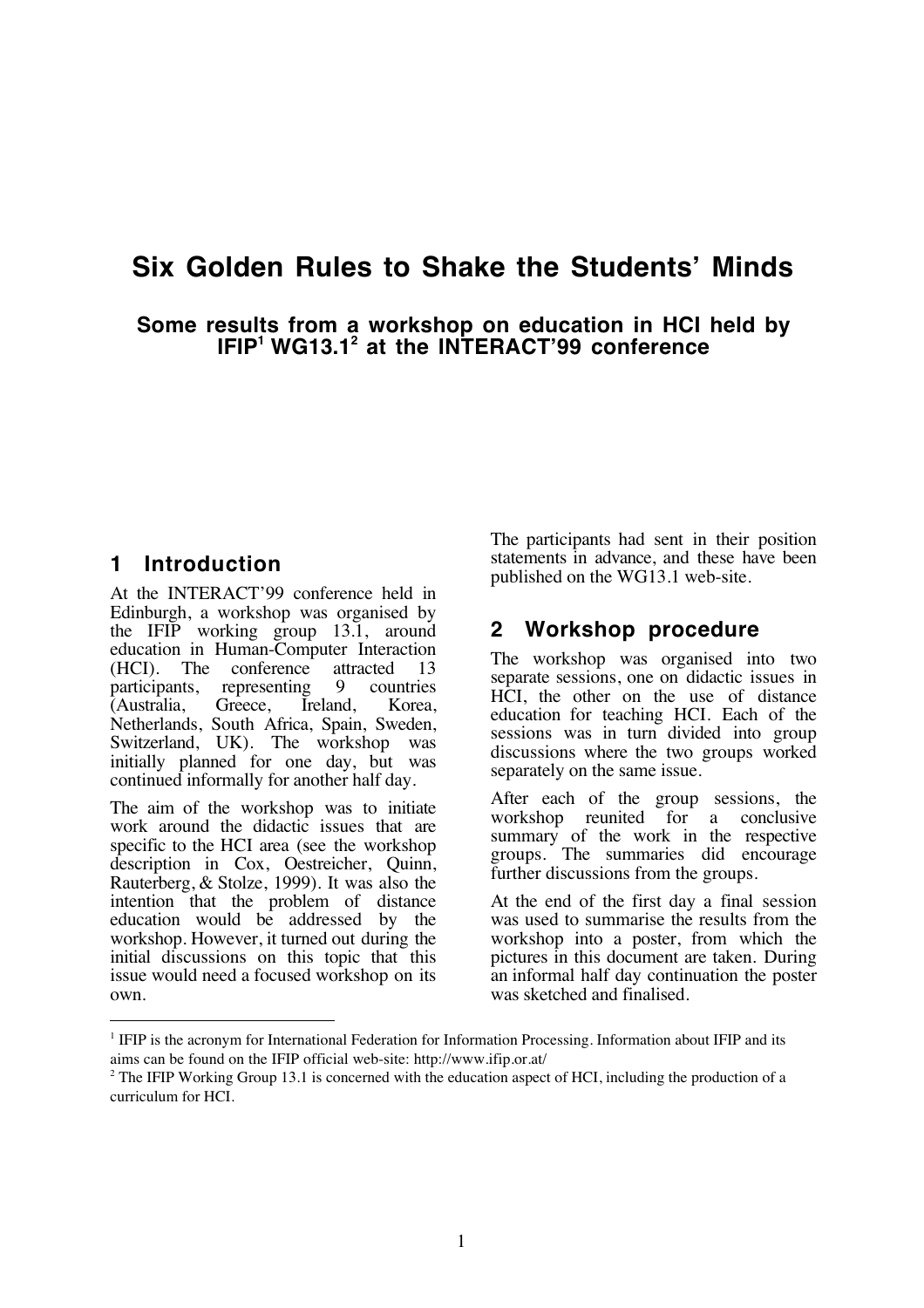## **3 Workshop Discussions**

The discussions were vivid during most of the time, and it is impossible to describe all the different statements that were made during this workshop. However, some of the items discussed were laying the fundaments of the final results. These statements will be related in this section.

## **3.1 The HCI Topic in Education?**

One sub-discussion in the workshop concerned the role of HCI education. Are we to educate general HCI experts, and in such case, for what purpose? What is the role of the HCI expert? Who is the practitioner we are educating.

There was an agreement about that there is a general problem in that the teaching of HCI needs some general change in order to give the students a better possibility to *apply* the knowledge given in lectures and/or text books. How to achieve this is still to be worked out, although the conclusion from this workshop can be regarded as one step in this direction.

## **3.2 HCI vs. HMI or HAI**

One problem with HCI is the narrow focussing on the computer, and it was also stated that the HCI needs to free itself of the burden of the computer. Thus there will be a transfer from teaching Human-Computer Interaction (HCI) to Human-Machine Interaction or even in the most general perspective Human-Artefact Interaction.

For example, we may use the interface to a violin or a flute as examples of hard-to-use interfaces which, on the other hand, allow for a very large expressivity. Thus, by taking many of the examples for the education from other areas of technology or design, we have a possibility to widen the view in the student.

Further support for this direction comes from the current trends in ubiquitous computing, where the computers become less and less visible, and the interface is increasingly merged within the product. In these cases the user is further distanced from the computer than in the traditional human-computer interaction setting.

## **4 Results**

The results form the workshop were of two different kinds, the primary results that were presented on the poster, and the secondary results, which are the basis for future work within the Working Group 13.1. The secondary results will be presented in the shape of a curriculum for the working group.

## **4.1 Workshop discussions**

The workshop participants all agreed upon that the current curricula for HCI education suffer from problems, especially in getting the ideas through to the users. There was a general agreement on that HCI as a field requires education not only on theoretical aspects of HCI, but furthermore there is a basic need for practical experience. It might even be said that education in HCI should have the basic aim, not of teaching HCI, but making the student "think HCI". From this perspective most of the currently available textbooks are difficult to use in practical learning. By attempting to provide a broad and covering perspective, they give the student difficulties in apprehending the general outlook on human-computer interaction.

One immediate problem with the approach that was discussed in the workshop is the lack of textbooks that are suited for alternative education styles. The presentation in most of the books used is too traditional and aimed at a more theoretical perspective in the education.

The more practical oriented education is not addressed in this kind of books. Students, on the other hand, often want knowledge that is directly applicable, and that leads quickly to the desired goals. There was also a general agreement on that the HCI curriculum published by the ACM SIGCHI Curriculum development group (ACM SIGCHI, 1992) has problems in that it is by now outdated, although it gives a broad definition of the HCI area in educational terms.

In the smaller group sessions one part of the discussion centred on how to make the students experience HCI, rather than learning practical applications of HCI.

Almost all of the participants had their own set of experience-creating exercises that they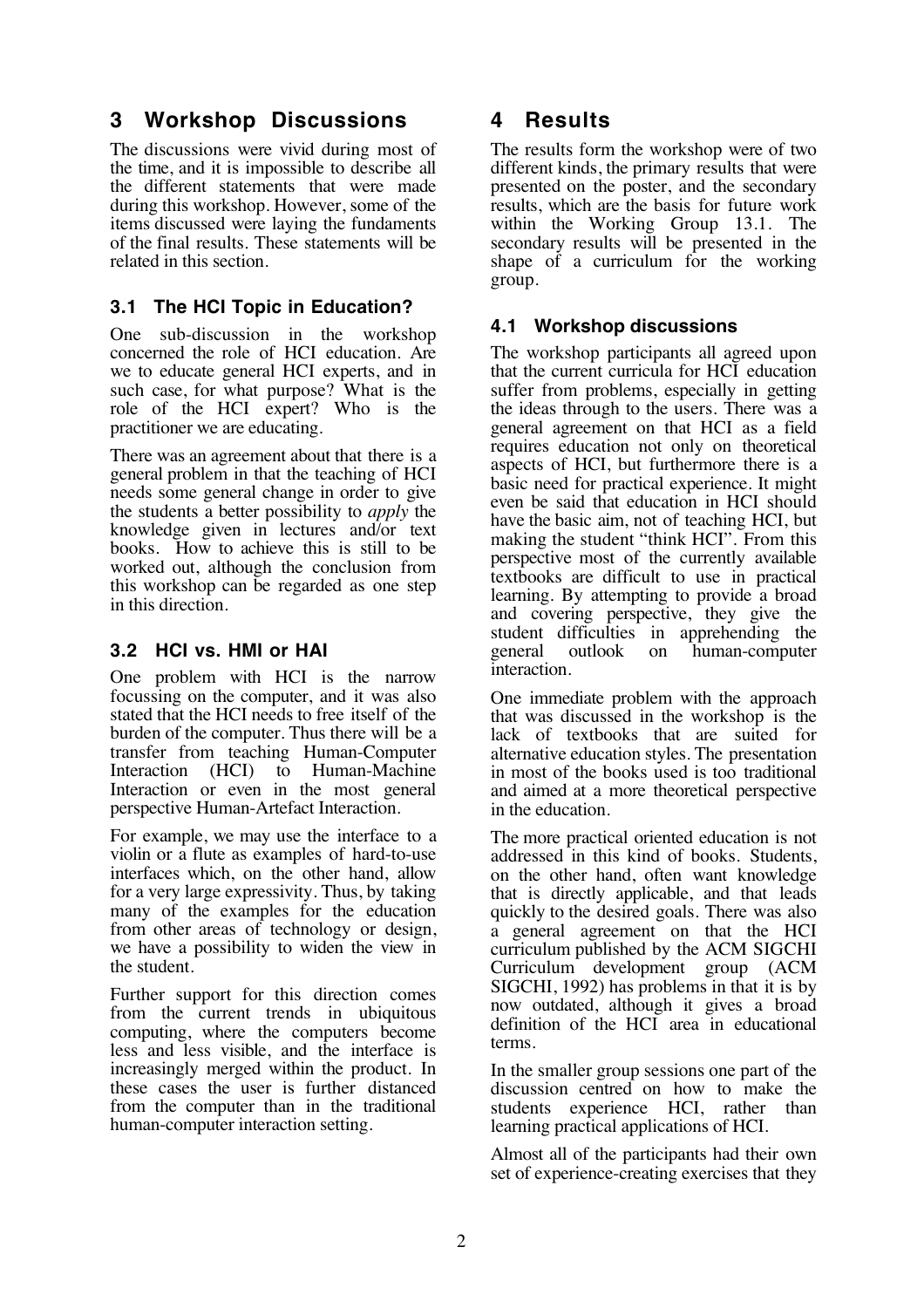used in their own teaching. This was considered to be a potentially useful resource for new teachers.

### **4.2 The Six Golden Rules**

As a conclusion from the workshop the participants produced a poster. The contents of the poster were discussed during the final hours of the first day.

The decided title of the poster *was "Six Golden Rules to Shake the Students Mind*". The rationale behind the title was that the theory taught through textbooks needs practical experience in order to make the students see and realise the problem. Most of the practical exercises that the participants described during the workshop did have this mind-shaking quality.

#### **1. Read thought-provoking literature**

The first step is to lay a mental fundament for the mind-shaking experience. This is done by letting the student read literature that gives him or her a perspective on the theoretical knowledge that they already have. Examples of books that were advanced as useful in this respect were the sequel written by Donald Norman (1988; 1992; 1993). But there are also other sources that might be useful. Good books on industrial or graphic design could be given as inspiration for the preparations.

Note that this literature is not the traditional set of HCI textbooks.



*Figure 1. The student should be given good, thought-provoking literature.*

One important continuation of this workshop will be to gather a source of a suitable bibliography for this mind-shaking experience.

#### **2. Observe real users using real tools**

One way of raising the awareness of HCI problems in the student is to make them go out in the real world and let them observe people using real artefacts. By noting the problems that people experience in using wending machines, doors, copiers, etc. they will experience many problems that people actually have.



*Figure 2. The student should be sent to do real observations of real users using real products.*

If this real life experience is properly kindled in the following steps, it may lead the student into a continuous observation of common artefacts, i.e., they will have a better awareness.

#### **3. Analyse the findings in the observation**

By analysing the gathered data, the students will be forced to understand the problem situation, they will also be started on the process of redesign, which will be made into an awareness. The analysis can start from their own understanding, combined with the ideas from the thought provoking literature.



*Figure 3. The studies should be analysed in groups, and the results from the analysis should be ducumented in written reports.*

The results from the analysis should be put into written reports, so that the students are forced to rationalise their observations. The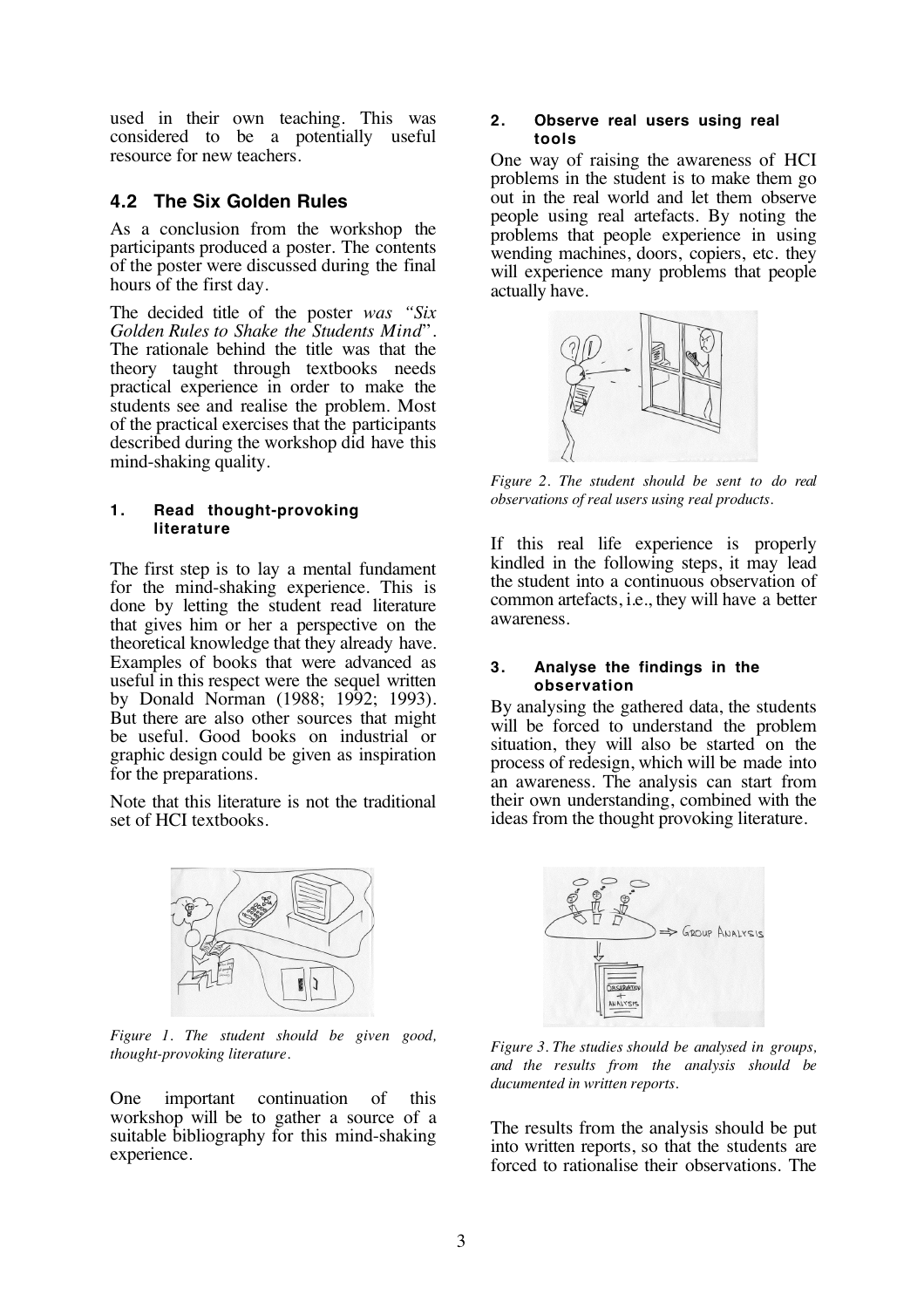teacher can also use the report for a midstudy examination.

#### **4. Mix the results from the analysis with theory**

The observations and the analysis has to be properly anchored in a theoretical foundation. By adding the theory after (or in parallel with) the observation study, the students will hopefully retain the theory better, and also connect their knowledge to the practical experience.



*Figure 4. After the analysis theory and practice needs to be combined so that the students can get the rationale for their observations.*

The mixing of theory and practice requires a good knowledge source, where the knowledge in the theory is suited for the mixing with the practical experiences. The book can of course be one of the traditionally suggested course books, such as Shneiderman (1992), Preece et al. (1994) or Dix et al. (1998) just to mention a few that were used by the participants in the group. However, more probably we would like to device a new kind of textbook, which would be adapted to this kind of teaching. To create a textbook of this kind would be one major feat for the continued work of this working group.

#### **5. Redesign the artefact**

By redesigning the artefact, the students are required not only to criticise a design, but also to make a constructive suggestion for an improvement. In the examination of the redesigned artefact, not only the usability aspects, but also other relevant properties of the artefact should be considered.



*Figure 5. The results should be put to practical use, ideally into redesigning the observed product.*

Since the students have been observing real world artefacts, there might be some problems in redesigning the actual artefact. Thus the redesign has to be made as a prototype or as a storyboard walkthrough. In the rare case where there is an actual possibility for a real redesign, this could of course be encouraged, but this will most likely be too time consuming for the student.

#### **6. Iterate the observation phase**

When the design is finished the students need to get feedback on their own new design, and the prototype that has been developed. This should be done by reiterating the observation, analysis and redesign phases.



*Figure 6. The final step involves iteration of the process, possibly using the redesigned artefact as a new reference.*

One important part of the iteration process is that the student is encouraged to assess their own ideas in relation to the initial product. It is a very important part of HCI education to make the student realise that their solution is not (necessarily) the best solution, but that new solutions will raise new problems in the interface.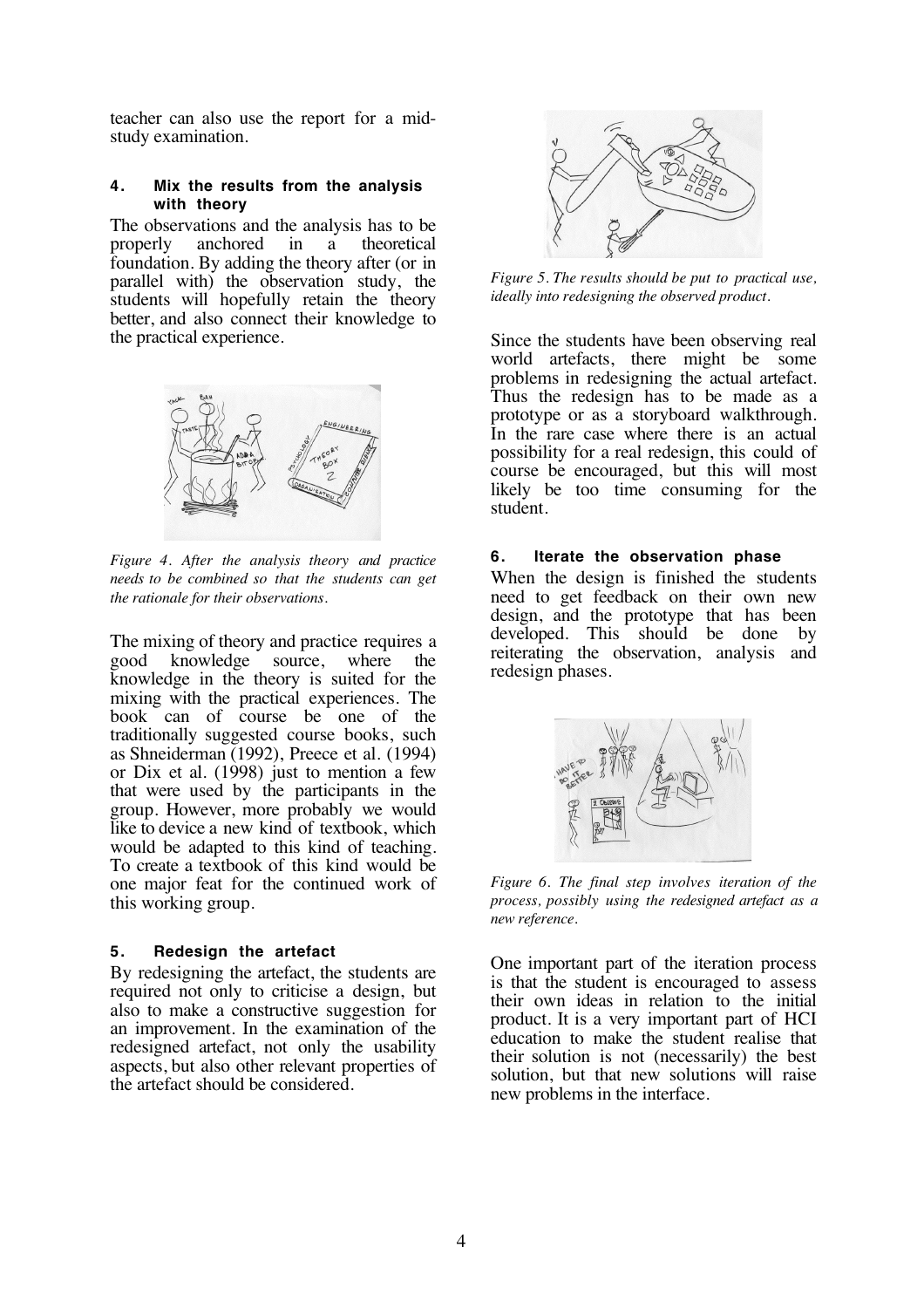#### **4.3 Comments on the Six Golden Rules**

The application of the rules to the educational situation can of course be done in a variety of ways, incorporating some or all of the rules depending on the purpose and the situation.

The Six Golden Rules to change the Students Minds are not intended to be a new curriculum for HCI. Neither are they something that should be the sole educational tool in any introductory course in HCI.

Rather we would like to see the Rules as additional means for a teacher to raise the awareness in the student; to make them see the obvious traps in everyday design. By raising the awareness level, we suspect that the students will be more open to the general content in HCI education, rather than the specific details that are taught within the textbooks.

## **5 Further work in the Working Group 13.1**

IFIP has as one aim to support the development of computer science within developing countries. Thus, one goal for the work within this working group is to support the education of HCI on a widespread arena over the world. One way to do this is to start publishing a series of inspiring, practically oriented educational books, or booklets, that will support teachers in their ambition to spread the ideas of HCI to their students.

The workshop inspired a large number of ideas for the continuation of the work within the IFIP Working group 13.1 along these lines. The participants were more or less agreed upon the education principle based on the change of student's mindset in the direction of HCI. In order to reach this goal, there is a need for good teaching materials.

Especially we need a useful and accessible set of good exercises, illustrative examples, and useful assignments for the students, etc. In the longer perspective we also need to create adapted textbooks, focussing more on the practical application of the ideas in HCI than on the more theoretical issues that currently constitute the common base.

This report is hopefully a first step on the way to a series of small booklets that can bring forth this kind of material.

## **6 Contact**

If you are interested in the work done within the IFIP Working Group 13.1 you are welcome to contact us. The contact information can be found on the TC13 website: http://www.ifip-hci.org/.

You are also welcome to contact us if you have material that you think would fit in with the type of publication that we strive for at this stage.

## **7 Workshop participants:**

The workshop was attended by (current location within brackets):

Julio Abascal, Spain

John Cass, Ireland (Korea)

Daphne Economou, Greece (UK)

Judy Hammond, Australia

Adrian Houtmsa, Netherlands

Maddy Janse, Netherlands

Paula Kotzé, South Africa

Lars Oestreicher, Sweden

Matthias Rauterberg, Netherlands

Markus Stolze, Switzerland

Mark Toleman, Australia

All the participants contributed alike to the achivements in this report. The editing of this final report has been done by Lars Oestreicher.

Illustrations for the poster (also included in this report) were developed by the group in common and later finalised by Daphne Economou.

## **8 References**

ACM SIGCHI (1992). *Curriculum for Human-computer Interaction* No. ACM Special Interest Group on Computer-<br>Human Interaction Curriculum Human Interaction Curriculum Development.